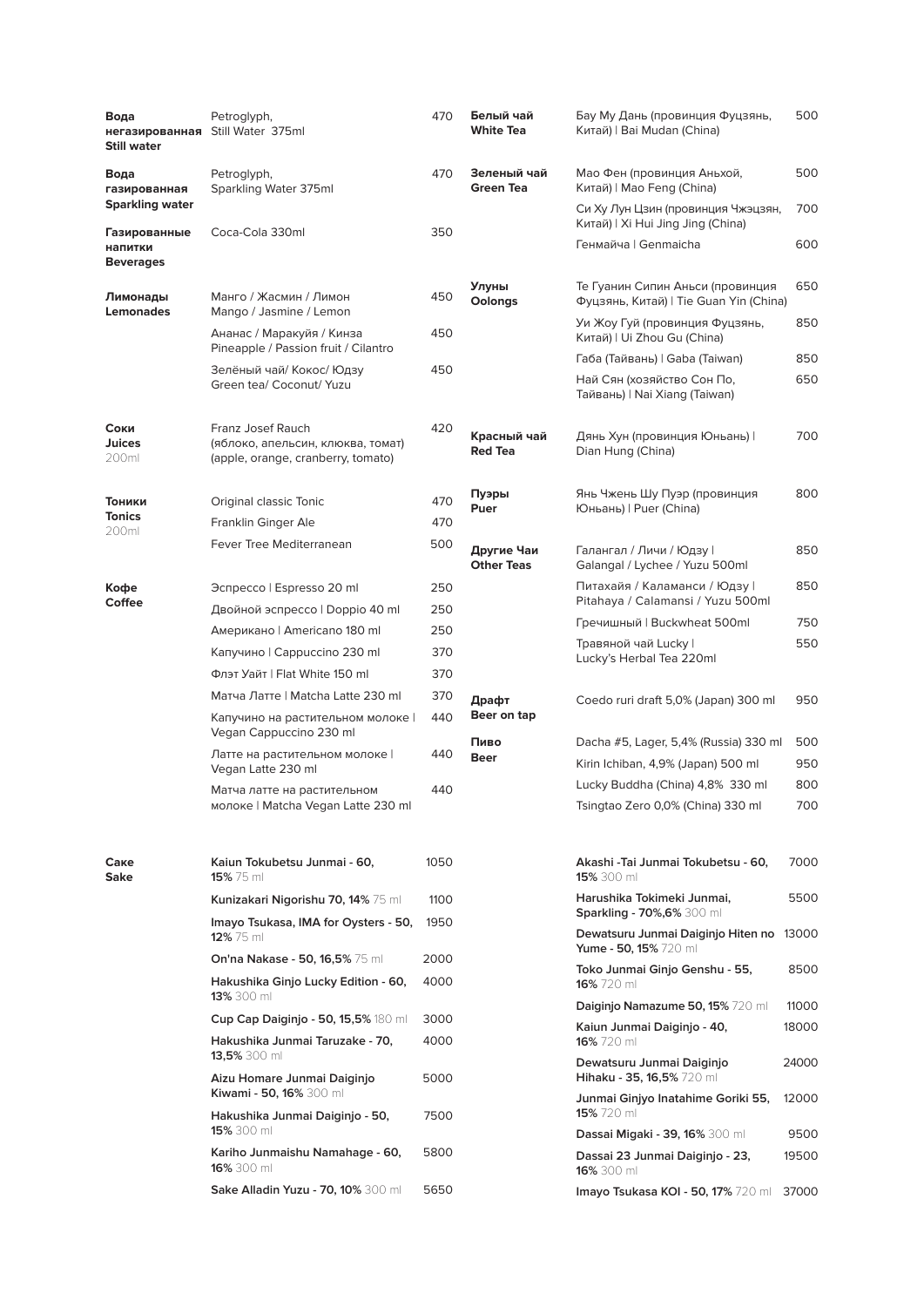| Водка                 | Grey Goose, 40%                                    | 550        |
|-----------------------|----------------------------------------------------|------------|
| Vodka                 | Nikka Coffey Vodka, 40%                            | 950        |
| 40 ml                 | Чистые Росы, 40%                                   | 450        |
|                       | Beluga Noble, 40%                                  | 380        |
| Ром<br>Rum            | Bacardi Gran Reserva 8 Anos, 40%<br>(USA)          | 750        |
| 40 ml                 | Bacardi Anejo Cuatro, 40% (USA)                    | 550        |
|                       | Havana Club Seleccion de Maestros,<br>45% (Cuba)   | 900        |
|                       | A.H. Riise Royal Danish Navy, 40%<br>(Denmark)     | 1700       |
|                       | Banks 5 Island Rum, 43%                            | 700        |
|                       | Zacapa 23 Solera Gran Reserva, 40%<br>(Guatemala)  | 1350       |
|                       | RM Original Dark Rum, 53,8% (Jamaica)              | 800        |
|                       | Botucal Planas 47% (Venezuela)                     | 800        |
|                       | Brugal 1888, 40%                                   | 1100       |
| Текила &              | Patron Silver, 40%                                 | 900        |
| Мескаль               | Patron Reposado, 40%                               | 1000       |
| Tequila & Mez-        | Don Julio Blanco, 38%                              | 1200       |
| cal<br>40 ml          | Don Julio 1942, 38%                                | 3000       |
|                       | Vida, Espadin, 42%                                 | 850        |
|                       | Burrito Fiestero, 40%                              | 950        |
|                       |                                                    |            |
| Xepec                 | Gonzalez Byass, Tio Pepe Fino, 15%                 | 950        |
| <b>Sherry</b><br>75ml | Gonzalez Byass, Pedro Ximenez,<br>30 y.o., 15,5%   | 2750       |
| Джин                  | Bombay Sapphire, 47% (England)                     | 650        |
| Gin                   | Bombay Bramble, 37,5% (England)                    | 700        |
| 40 ml                 | Oxley, 47% (England)                               | 900        |
|                       | Kyro Pink Gin, 38,2% (Finland)                     | 950        |
|                       | Roku, 43% (Japan)                                  | 800        |
|                       | Nikka Coffey Gin, 47% (Japan)                      | 1100       |
|                       | Ableforth's Bathtub Gin, 43,3% (England)           | 800        |
|                       |                                                    |            |
|                       | Sipsmith London Dry, 41,6% (England)               | 800        |
|                       | Tanqueray Ten, 47,4% (England)                     | 750        |
|                       | Beefeater Dry Gin, 40% (England)                   | 600        |
|                       | Monkey 47, 47%, (Germany)                          | 2200       |
|                       | Hendricks, 44% (Scotland)                          | 1400       |
|                       | Martin Miller's, London Dry Gin, 40%<br>(England)  | 800        |
|                       | Drumshanbo Gunpowder<br>Irish Gin, 43% (Irish)     | 700        |
|                       | Union Moe Ou, 45% (Estonia)                        | 700        |
|                       | Etsu «Pacific Ocean Water» 43% (Japan)             | 950        |
|                       |                                                    |            |
| Вермуты               | Martini Riserva Speciale Ambrato, 18%              | 600        |
| Vermouth              | Martini Riserva Speciale Rubino, 18%               | 600        |
| 75ml                  | Martini Fiero, 14,9%                               | 450        |
|                       | Vermouth Del Professore Classico,                  | 750        |
|                       | 19,5%<br>Vermouth Del Professore Rosso, 18%        | 750        |
|                       |                                                    |            |
| Liquares, Bit-        | Martini BITTER, 28,5%                              | 500        |
| ters,<br>Amaro & Oth- | Becherovka, 38%                                    | 450        |
| ers                   | Fernet Branca, 40%                                 | 550        |
| 40 <sub>ml</sub>      | Ferro China Baliva, 21%                            | 550        |
|                       | Ulrich, 32% (Italy)                                | 550        |
|                       | Cynar, 16,5% (Italy)<br>Beluga Hunting Herbal, 40% | 600<br>380 |

| Виски<br><b>Whisky</b> 40 ml | Kavalan, 40%<br>Kavalan Concertmaster Port Finish, 40%            | 1050<br>1050 |
|------------------------------|-------------------------------------------------------------------|--------------|
| Тайвань                      | Omar Bourbon Type, 46%                                            | 850          |
| Taiwan                       | Omar Sherry Type, 46%                                             | 850          |
| Япония                       | Suntory Toki Whisky, 43%                                          | 950          |
| Japan                        | Nikka Taketsuru Pure Malt, 43%                                    | 1000         |
|                              | Nikka Coffey Grain, 45%                                           | 950          |
|                              | Nikka From the Barrel, 51%                                        | 2500         |
|                              | Kamiki Blended Malt, 48%                                          | 1500         |
| Виски мира<br>Whiskey        | The Englsih Smokey, 43% (England)                                 | 1650         |
| of the world                 | Mackmyra Svensk Ek, 46,1% (Sweden)                                | 1900         |
| Ирландия<br>Ireland          | Roe & Co, Blended Irish Whiskey, 45%<br>Jameson Black Barrel, 40% | 700<br>850   |
|                              | Lambay Single Malt Whiskey 40%                                    | 950          |
| США                          | Maker's Mark, 45%                                                 | 750          |
| USA                          | Buffalo Trace, 40%                                                | 550          |
|                              | Jim Beam, Double Oak, 43%                                         | 550          |
|                              | Michter's US*1 Bourbon<br>Whiskey, 45%                            | 2200         |
| Шотландия                    | Dewar's White Label, 40%                                          | 500          |
| Scotland                     | Dewar's 15 y.o., 40%                                              | 1000         |
|                              | Dewar's 18 y.o., 40%                                              | 1350         |
|                              | Chivas Regal 12 y.o., 40%                                         | 1000         |
|                              | Chivas Regal 15 y.o., 40%                                         | 1400         |
|                              | Naked Grouse, 40%                                                 | 700          |
|                              | Aberfeldy 12 y.o., 40%                                            | 1100         |
|                              | Deveron 12 y.o., 40%                                              | 900          |
|                              | The Macallan 12 y.o., 40%                                         | 1600         |
|                              | The Macallan Double Cask 18 y.o., 43%                             | 4500         |
|                              | Auchenstoshan «American Oak», 40%                                 | 700          |
|                              | Auchentoshan.                                                     | 1150         |
|                              | Sauvignon Blanc Finish, 47%                                       |              |
|                              | Highland Park 18 y.o., 43%                                        | 2400         |
|                              | The Dalmore 15 v.o., 40%                                          | 3350         |
|                              | The Dalmore 18 y.o., 43%                                          | 5000         |
|                              | Laphroaig Quarter Cask, 48%                                       | 1050         |
|                              | The Glenlivet 15 y.o., 40%                                        | 1550         |
|                              | Lagavulin 16 y.o., 43%                                            | 2000         |
|                              | Glen Scotia 15 y.o., 46%                                          | 3150         |
| Коньяк                       | Baron Otard X.O., 40%                                             | 2100         |
| Cognac<br>40 ml              | Courvoisier V.S., 40%                                             | 800          |
|                              | Courvoisier V.S.O.P., 40%                                         | 1150         |
|                              | Courvoisier X.O., 40%<br>A.E.Dor X.O., 40%                        | 3500<br>3400 |
| Кальвадос                    | Boulard, «Grand Solage», 40%                                      | 1200         |
| Calvados<br>40 ml            | Boulard VSOP, Pays d'Auge 40%                                     | 1450         |
| Граппа<br>Grappa<br>40 ml    | Lo Chardonnay di Nonino in<br>Barriques Monovitigno, 41%          | 1200         |
| Порто                        | Quinta Do Infantado, Tawny, 19,5%                                 | 900          |
| Port                         | Quinta Do Crasto, Colheita 2001, 20%                              | 1700         |
| 75ml                         | Warre's Otima, 20 y.o.                                            | 2800         |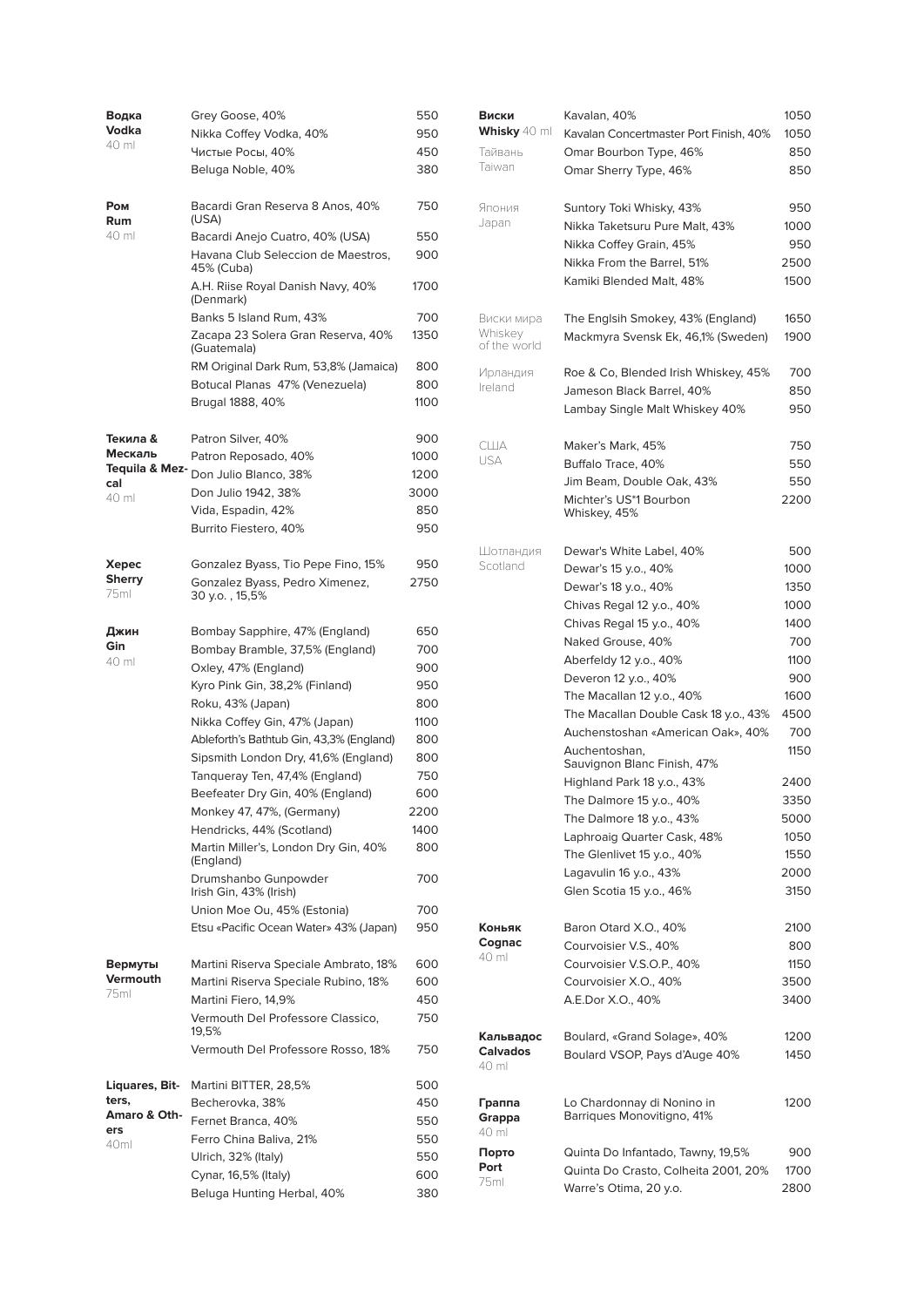## **Осень | Autumn**

| #1    | Джин Bombay Sapphire / Соджу Клубника / лаванда/            | 800 |
|-------|-------------------------------------------------------------|-----|
| 11,6% | чёрная смородина / содовая   Gin Bombay Sapphire /          |     |
|       | Soju Strawberry / lavender / blackcurrant / sparkling water |     |
|       |                                                             |     |

**#2** 18% **Suntory Toki / цитрусовый ликёр / абрикос / персик / вишнёвое вино б/а |** Suntory Toki / citrus liqueur / apricot / peach / cherry wine n/a 850

### **Зима | Winter**

| #5    | Водка Grey Goose / имбирь / манго / маракуйя /                 | 750 |
|-------|----------------------------------------------------------------|-----|
| 10,1% | <b>содовая</b>   Grey Goose / ginger / mango / passion fruit / |     |
|       | sparkling water                                                |     |

**#7** 18% **Bacardi / Brugal" 1888 / ананас / корица / кокос / юдзу |** 850 Bacardi / Brugal" 1888 / pineapple / cinnamon / coconut / yuzu

### **Весна | Spring**

| #10        | Leblon / сливовое вино / свекла / виноград  <br>14,5% Leblon / plum wine / beets / grapes                | 850 |
|------------|----------------------------------------------------------------------------------------------------------|-----|
| #11<br>12% | Patron silver / mezcal / дыня / фенхель / виноград  <br>Patron silver / mezcal / melon / fennel / grapes | 850 |

**Лето | Summer**

| #6<br>11% | Gray Goose / Сетю / саке / ромашка / маракуйя /<br><b>вино б/a  </b> Gray Goose / Shochu / sake / chamomile /<br>passion fruit / wine n/a | 800 |
|-----------|-------------------------------------------------------------------------------------------------------------------------------------------|-----|
| #13       | Джин Sipsmith / Саке Jozen Mizunogotoshi Jukusei /                                                                                        | 900 |

19,8% **смородина |** Gin Sipsmith / Sake Jozen Mizunogotoshi Jukusei / currant